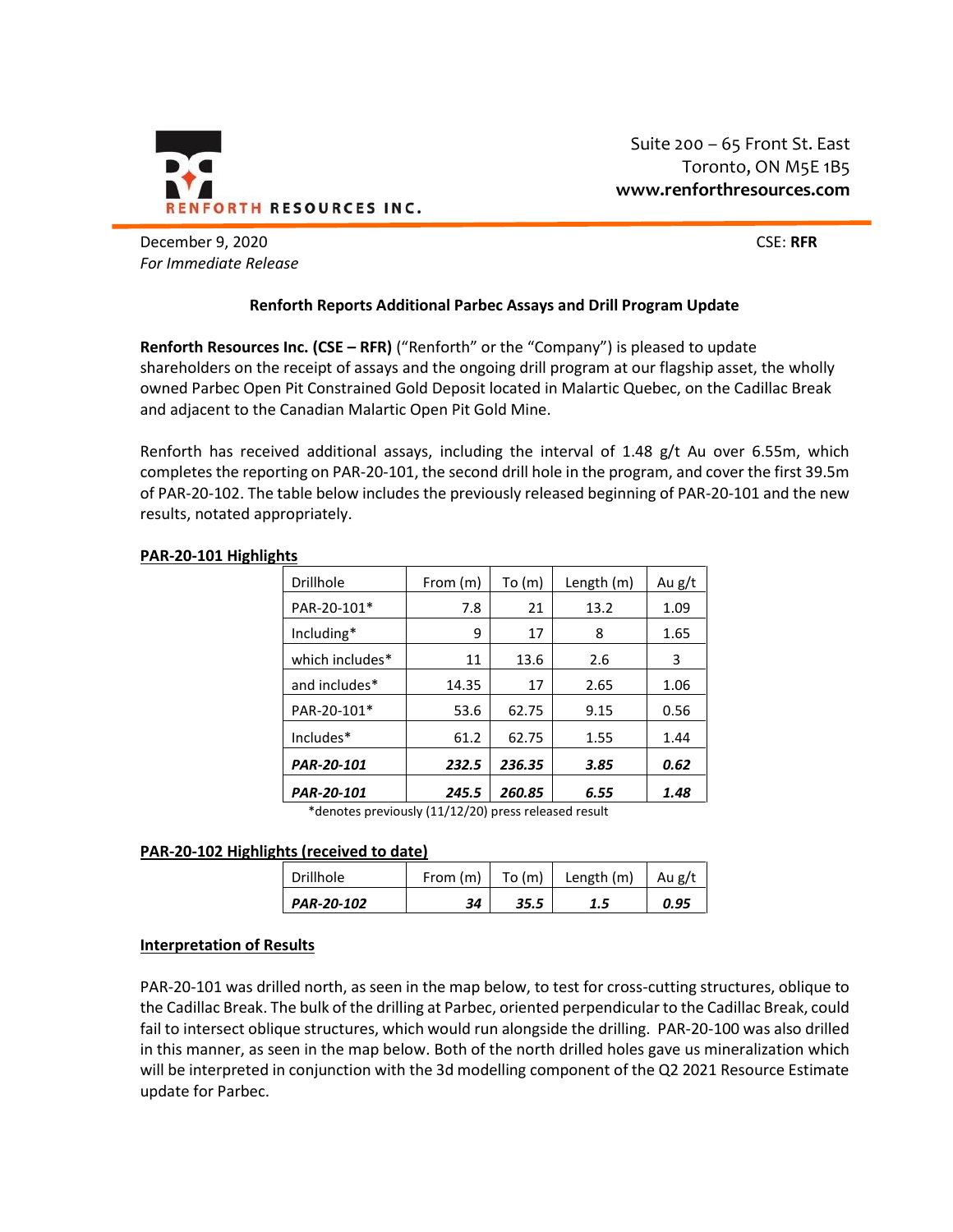The interval in PAR-20-102 is interesting as it comes from pyrite within the sediments on the south side of the Cadillac Break, near surface and outside of the open pit, at a shallow depth.

## **Current Parbec Drill Program**

At end of December 8<sup>th</sup> dayshift Renforth has drilled 8800m in 24 complete holes, the 25<sup>th</sup> hole is still drilling, with assays received for 736.2m to date. Samples have been submitted up to and including PAR-20-114, with the balance awaiting splitting. Due to the delay in receiving assay results Renforth has elected to switch assay laboratories, commencing deliveries to the new lab late last week and moving samples which had not entered the processing stream to the new lab also. It is anticipated this will cause a more continuous and timely delivery of assay results, with the first results expected from the new lab at the end of the month. In the interim the original lab still has material to process. This move will result in results coming in out of order for a brief amount of time. In order to help shareholders track which hole is which, the drill program plan-view map will be updated on the website, and can be used with the drillhole spreadsheet, which will also be updated, to track which hole is which as they are reported upon.

### **Parbec 2020 Fall Drill Program**



**Parbec Fall 2020 Drill Hole Spreadsheet**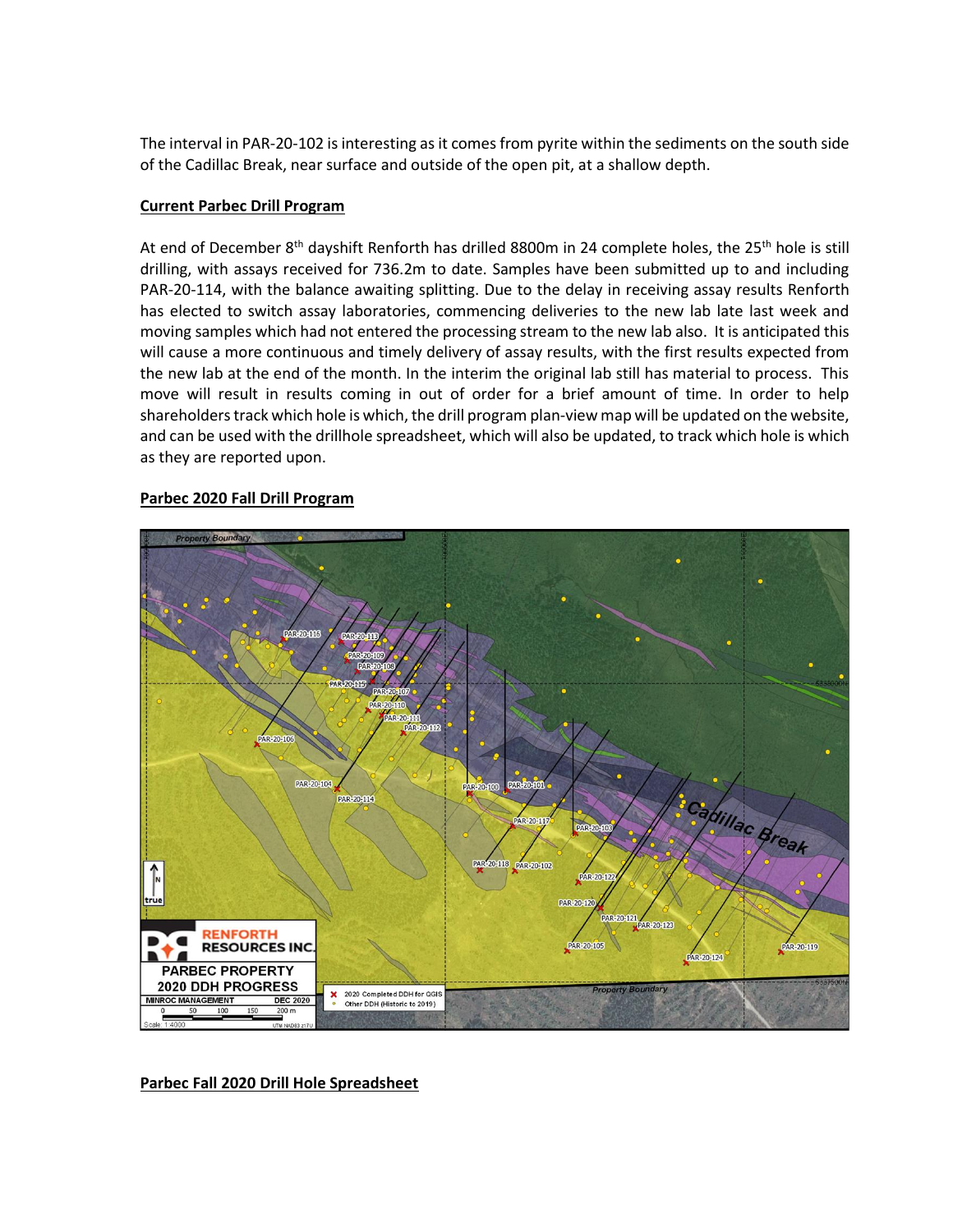| <b>DDH</b>      | Grid E | Grid N | Dip <sup>°</sup> | Az ° TN | Rationale (including prior drill results targeted)                                                                                       | Length |
|-----------------|--------|--------|------------------|---------|------------------------------------------------------------------------------------------------------------------------------------------|--------|
| PAR-20-100      | 5440   | 190    | $-45$            | 360     | Test for oblique structures near "settling pond diorite" structure<br>(PAR-86-06: 5.98g/t over 12.5m; PAR-17-63: 1.93g/t over 14.05m)    | 405.7  |
| PAR-20-100A     | 5440   | 190    | $-45$            | 360     | Test for oblique structures. Hole was stopped at 11.3m due to<br>shallow casing and restarted.                                           | 11.3   |
| PAR-20-101      | 5500   | 227    | -45              | 360     | Test for oblique structures near "settling pond diorite" structure<br>(PAR-86-06: 5.98g/t over 12.5m; PAR-17-63: 1.93g/t over 14.05m)    | 291    |
| PAR-20-102      | 5575   | 120    | $-55$            | 34      | Undercut of PAR-87-24 (1.62g/t Au over 4.88m)                                                                                            | 504    |
| PAR-20-103      | 5625   | 226    | $-45$            | 360     | Test for oblique structures in #2 Zone around PAR-11-04 (1.28g/t<br>over 12.0m & 1.95g/t over 9.0m)                                      | 276    |
| PAR-20-104      | 5250   | 80     | -55              | 34      | Undercut PAR-86-04 (0.96g/t over 15.4m), and overcut PAR-07-01<br>(1.08g/t over 14.2m)                                                   | 600    |
| PAR-20-104A     | 5250   | 80     | $-55$            | 34      | undercut PAR-86-04, and overcut of PAR-07-01                                                                                             | 66     |
| PAR-20-105      | 5725   | 50     | $-65$            | 34      | Undercut of PAR-10-05 (3.31g/t over 19.4m & 2.23g/t over 9.9m)                                                                           | 834    |
| PAR-20-106      | 5100   | 70     | -50              | 34      | deep undercut of Camp Zone                                                                                                               | 438    |
| PAR-20-107      | 5200   | 265    | $-45$            | 34      | close to PAR-87-17 (10.05g/t over 3.05m) in Camp Zone                                                                                    | 204.65 |
| PAR-20-108      | 5175   | 260    | -47              | 34      | undercut of PAR-87-30 (3.46g/t over 6.4m) in Camp Zone                                                                                   | 195    |
| PAR-20-109      | 5150   | 270    | $-50$            | 34      | close to PAR-87-16 (5.27g/t over 4.88m) in Camp Zone                                                                                     | 174    |
| PAR-20-110      | 5225   | 220    | -50              | 34      | close to PAR-87-40 (6.32g/t over 5.34m) in Camp Zone                                                                                     | 280    |
| PAR-20-111      | 5250   | 220    | $-45$            | 34      | close to PAR-87-19 (4.27g/t over 1.22m) in Camp Zone                                                                                     | 258    |
| PAR-20-112      | 5300   | 225    | $-50$            | 34      | close to PAR-88-44 in Camp Zone                                                                                                          | 294    |
| PAR-20-113      | 5125   | 285    | $-50$            | 34      | Strike extensions from PAR-93-55 (7.23g/t over 5.91m) and PAR-93-<br>56 (2.53g/t over 9.06m)                                             | 131    |
| PAR-20-114      | 5250   | 80     | $-45$            | 34      | Undercut PAR-86-04 (0.96g/t over 15.4m), and overcut PAR-07-01<br>(1.08g/t over 14.2m)                                                   | 449    |
| PAR-20-115      | 5200   | 265    | -60              | 34      | Undercut of PAR-20-107                                                                                                                   | 258    |
| PAR-20-116      | 5050   | 200    | -65              | 34      | Undercut of PAR-18-74 (2.46g/t over 10.5m & 1.48g/t over 6.7m)                                                                           | 293.5  |
| PAR-20-117      | 5525   | 181    | -60              | 34      | Undercut of PAR-17-64. Hole lost at 30.5m, hit the ramp.                                                                                 | 30.5   |
| PAR-20-118      | 5525   | 90     | -50              | 34      | Undercut of PAR-17-64 (1.15g/t over 15.35m)                                                                                              | 495    |
| PAR-20-119      | 6025   | 290    | -45              | 34      | Test east strike ext of Discovery Zone and "magnetic diorite"<br>structure (e.g. PAR-19-95: 2.98g/t over 3.35m & 17.55g/t over<br>1.15m) | 275    |
| PAR-20-120      | 5725   | 140    | $-50$            | 34      | below PAR-86-09 which was too short. Overcut of PAR-10-05<br>(3.31g/t over 19.4m & 2.23g/t over 9.9m)                                    | 432    |
| PAR-20-120<br>A | 5725   | 140    | -50              | 34      | below PAR-86-09 which was too short. Overcut of PAR-10-05.<br>Abandoned                                                                  | 15     |
| PAR-20-121      | 5725   | 140    | -40              | 34      | Overcut of PAR-20-120                                                                                                                    | 279    |
| PAR-20-122      | 5675   | 160    | 34               | -50     | Undercut of PAR-11-05 (1.27g/t over 16.5m) in Discovery Zone                                                                             | 383    |
| PAR-20-122A     | 5675   | 160    | 34               | $-50$   | Undercut of PAR-11-05 in Discovery Zone. Abandoned                                                                                       | 21     |
| PAR-20-123      | 5800   | 147    | -45              | 34      | Test deep historic interval in DDH H-4 (1.79g/t over 19.81m)                                                                             | 454    |